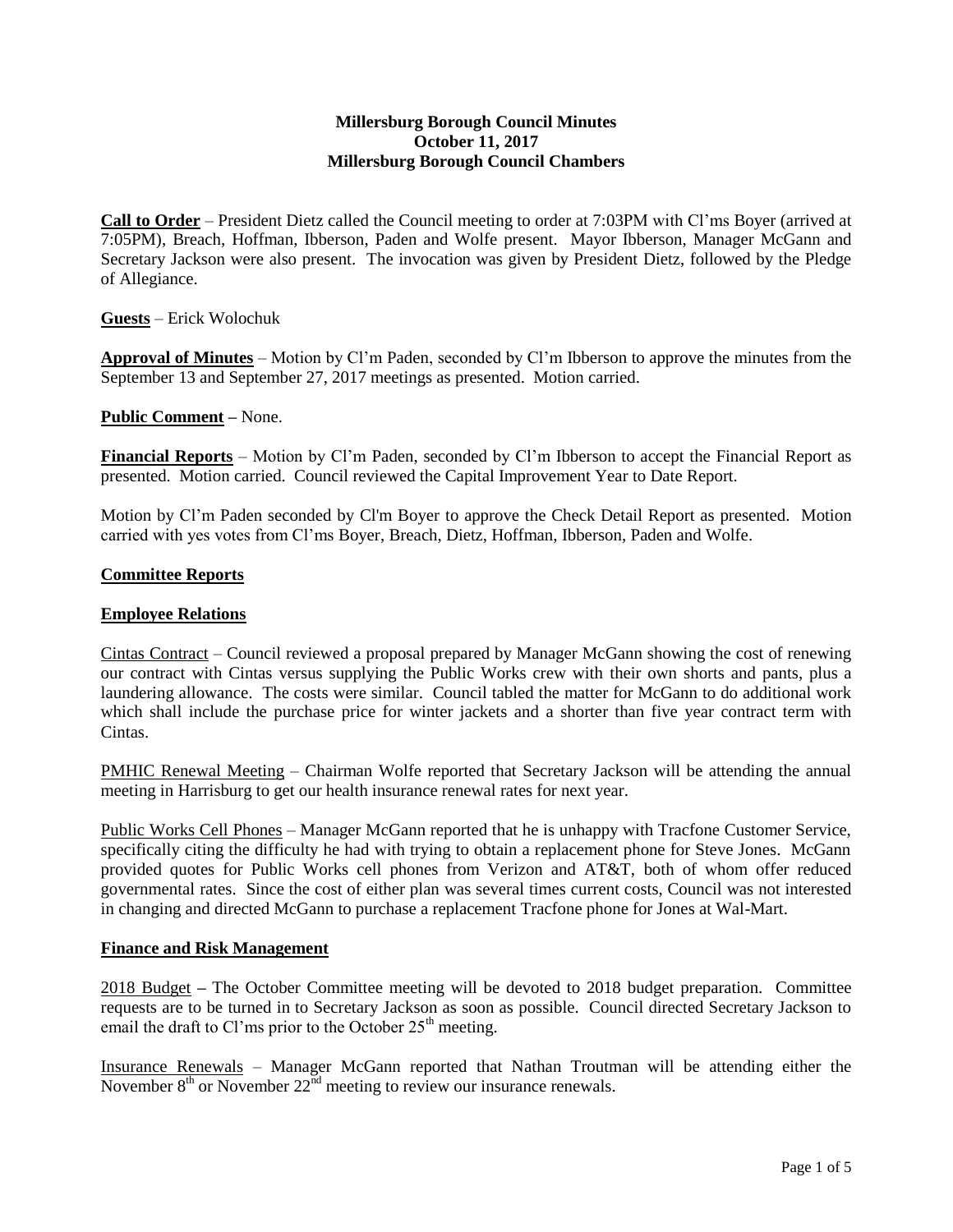# **Parks and Recreation**

Millersburg Reamer Property – Cl'm Boyer reported that there was a pre-bid meeting held on site on October 6<sup>th</sup>, attending by George Conner (DCED) and seven contractors. Boyer drafted specifications for the demolition which were issued today. Bids are due later this month and the demolition is to be completed by May 1, 2018.

Facility Use Agreement – VFW Post 5507 Auxiliary - Veterans Day Observance – The organization has requested the use of Market Square and Veterans Park on Saturday, November 11<sup>th</sup> from 6:00-8:00PM for a Veterans Day observance. Special requirements were reviewed. It was recommended to waive the user fee. Motion by Cl'm Paden, seconded by Cl'm Wolfe to approve the agreement as presented with no user fee. Motion carried. Manager McGann reported that the Lions Club will be paying for the electricity usage for the Veteran's Day ceremony.

Island Flagpole Spotlight – President Dietz questioned the status of getting the spotlight working prior to the Veterans Day ceremony. Manager McGann reported that Lehman's is to provide a quote.

Facility Use Agreement – Max's Sports Bar - Wine Tasting Event & Craft Fair – Max's owner, Erick Wolochuk has applied to use Riverfront and MYO Parks on May 12, 2018 from 8:00AM to 8:00PM for a wine tasting event and craft fair. WQLV has not paid their full user fee for the May 2017 event so the date and facilities are available. The user fee would be \$750 payable in advance. Motion by Cl'm Hoffman, seconded by Cl'm Wolfe to approve the agreement with the established user fee, contingent upon receiving the required insurance certificates thirty days in advance of the event. Motion carried. Council directed Manager McGann to notify WQLV after October 15<sup>th</sup> that the May 12, 2018 date is taken. President Dietz confirmed for Mr. Wolochuk that the second Saturday in May would be reserved for him on an on-going basis.

Facility Use Agreement – Millersburg Ferry Boat Assn. Dry Docking – Council reviewed the agreement to reserve Riverfront Park between Pine Street and the Gun Club from October 12, 2017 through May 26, 2018 for the Ferry Boat Association to dry dock the boats. We have received their certificate of insurance, but no one from the Ferry Boat Association has signed the agreement to date. Motion by Cl'm Wolfe, seconded by Cl'm Hoffman to approve the agreement with no user fee. Motion carried.

Bollard Damage – Flyway Excavating will replace/repair the damaged bollard once the insurance settlement check arrives. Manager McGann will be checking into pricing to replace a tactile pad at the Pine Street parking area.

## **Property**

Mower Repair – Chairman Hoffman reported that the zero-turn mower is having the transfer case replaced at Valley Ag & Turf; the approximate cost is \$925.

Leaf Collection – Collection began two weeks ago and is on-going; collection days are Mondays, Wednesdays and Fridays, weather permitting.

Flower Barrels – Cl'm Wolfe again requested that Manager McGann have the Public Works crew cut off the plants in the barrels.

Women's Restroom Repair – Manager McGann reported that the crew repaired toilet and sink issues in the women's restroom this week.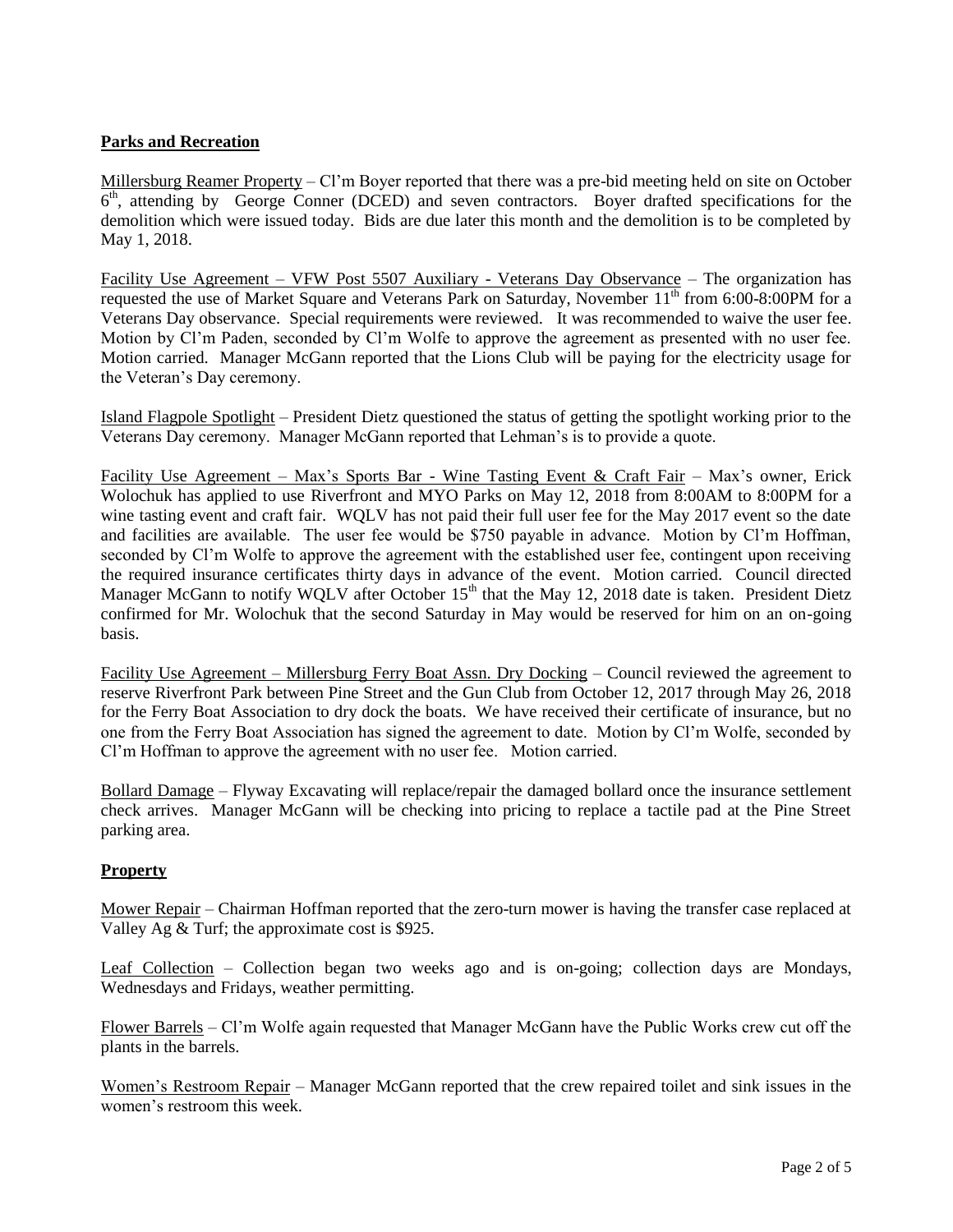# **Public Safety**

Borough Ordinance No. 3-17 - Open Burning – Manager McGann presented this ordinance, which is based on DEP's model ordinance on open burning and replaces our total burn ban. Some language in proposed Ordinance No. 3-17 duplicates language already in place in Ordinance Nos. 3-08 and 4-08. This matter was tabled and Council directed McGann to re-work the draft, taking those portions of the current ordinances into consideration.

# **Streets**

2018 Budget Request – Chairman Paden reported that she has discussed 2018 budget needs with Manager McGann.

New Enterprise Paving Invoice – We received New Enterprise's invoice for the paving project, totaling \$73,540. Punch list items have been completed and Engineer Anne Anderson has approved the project for payment. Motion by Cl'm Paden, seconded by Cl'm Wolfe to pay the invoice to New Enterprise from the Liquid Fuels account. Motion carried with yes votes from Cl'ms Boyer, Breach, Dietz, Hoffman, Ibberson, Paden and Wolfe.

Borough Ordinance No. 4-17 - Stop Signs – Council reviewed the draft which would call for stop signs to be placed on Chery Street at Lincoln Street and on Union Street at Wiconisco Street, in both the east and west directions.

## **Economic Development**

Tourism Brochures **–** President Dietz requested up to \$850 to update and print the 2018 tourism brochure. The brochures would be distributed to participating businesses in time for the November 24-25 Shop Small promotion. Motion by Cl'm Wolfe, seconded by Cl'm Paden to grant the request using \$500 from the Dauphin County Tourism grant and \$350 from the unexpended Council President's salary allotment. Motion carried with yes votes from Cl'ms Boyer, Breach, Dietz, Hoffman, Ibberson, Paden and Wolfe.

## **Mayor's Report**

Police Special Detail **–** Mayor Ibberson reported that he has secured additional personnel for the Halloween window painting contest, the Halloween parade and Trick-or-Treat. Part-time police and Fire police will be utilized.

UPMC Pinnacle – At Cpl. Wise's request, Manager McGann nominated the Millersburg Police Department for a monetary award. The Borough could potentially receive \$2,500 to purchase a laptop, software and accessories.

**Manager's Report –** Written report provided to all Cl'ms. McGann offered to answer any questions.

## **Unfinished Business**

Borough Ordinance No. 5-17 - Amendment to Property Maintenance Ordinance – This ordinance gives the Borough authority to clean up garbage on private property and recover the costs for doing so.

Legal Notice for Ordinance Nos. 3-17, 4-17 and 5-17 – Motion by Cl'm Breach, seconded by Cl'm Boyer to place the appropriate legal notice in the Upper Dauphin Sentinel, for Borough Ordinance Nos. 4-17 and 5-17. Motion carried with yes votes from Cl'ms Boyer, Breach, Dietz, Hoffman, Ibberson, Paden and Wolfe.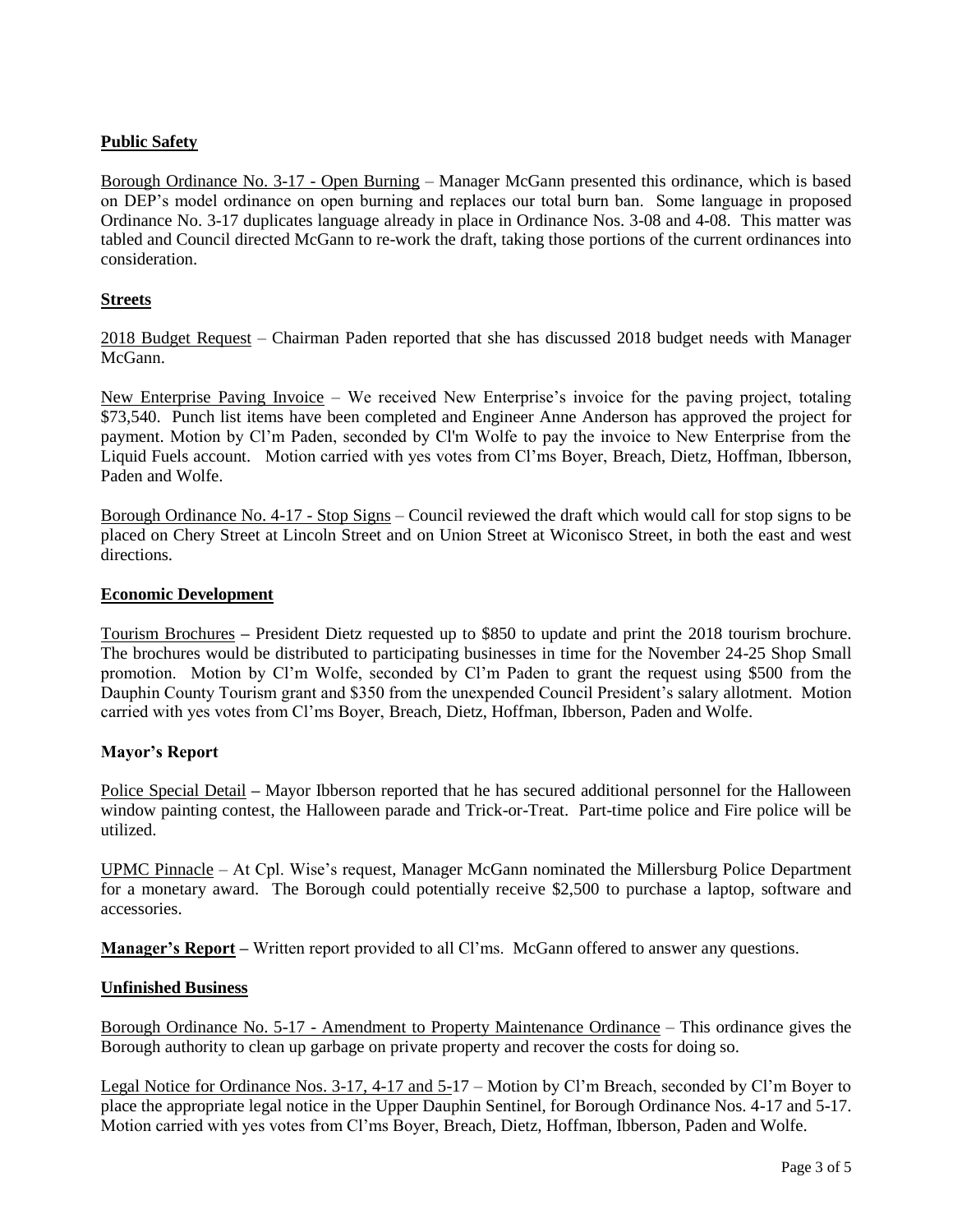Review of Proposed Well Drilling Ordinance – Council directed Manager McGann to insert the \$11,500 remuneration figure into the draft, along with language regarding possible tax implications. Reliance Environmental has not responded yet to the Borough's suggested remuneration; McGann is to follow up. Council directed McGann to submit the draft to Reliance Environmental. Council also directed McGann to contact the Solicitor to find out if a deed restriction could be required for the affected properties.

# **New Business**

Disposition of State Aid Received for Volunteer Fire Relief Association – The Borough received \$11,749.92. Motion by Cl'm Wolfe, seconded by Cl'm Breach to forward the \$11,749.92 to the Millersburg Fire Relief Association. Motion carried with yes votes from Cl'ms Boyer, Breach, Dietz, Hoffman, Paden and Wolfe. Cl'm Ibberson abstained due to serving as the Fire Company Relief Association's Treasurer.

Ned Smith Center Invoice – Council reviewed a print-out forwarded by the Ned Smith Center for signage materials for the Lykens Valley Rail Trail. Motion by Cl'm Paden, seconded by Cl'm Wolfe to pay \$3,595.89 to the Ned Smith Center to reimburse them for the signage materials. Motion carried with yes votes from Cl'ms Boyer, Breach, Dietz, Hoffman, Ibberson and Wolfe. Cl'm Paden abstained due to being an employee of the Ned Smith Center.

Upper Paxton Township Request for Donation to Electronics Recycling Program – Council reviewed a request from UDCOG to make a voluntary donation to Upper Paxton Township for forklift repairs to the forklift used for the electronics recycling program. President Dietz requested that \$250 be used from his unexpended salary line item. Motion by Cl'm Breach, seconded by Cl'm Boyer to send \$250 to Upper Paxton Township as discussed. Motion carried with yes votes from Cl'ms Boyer, Breach, Dietz, Ibberson, Paden and Wolfe. Cl'm Hoffman abstained due to being an employee of Upper Paxton Township.

HRG Invoices – Council reviewed the latest statement. Motion by Cl'm Breach, seconded by Cl'm Paden to forward all HRG invoices totaling \$46,392.00 to Dauphin County for payment. Motion carried.

**Communications** – All communications were made available to Cl'ms. There was nothing requiring Council action.

HRG – CDBG-DR Storm Sewer Relocation Project – Council reviewed and discussed the written status update.

## **Organization Reports**

Upper Dauphin COG – President Dietz reported that the meeting was hosted by Upper Paxton Township. A presentation was given staff from the Dauphin County Office of Elections.

Millersburg Planning Commission – Cl'm Wolfe reported that there was no meeting.

Millersburg Pool Association – No report.

Millersburg Fire Company – Cl'm Ibberson reported that the Fire Company will be blocking off a portion of the 300 block of Center Street on the evening of October 31<sup>st</sup>.

Millersburg Area Authority – President Dietz referred Cl'ms to their minutes.

Dauphin County Tax Collection Committee – Secretary Jackson referred Cl'ms to their minutes.

Millersburg Ferry Boat Association – President Dietz referred Cl'ms to their minutes.